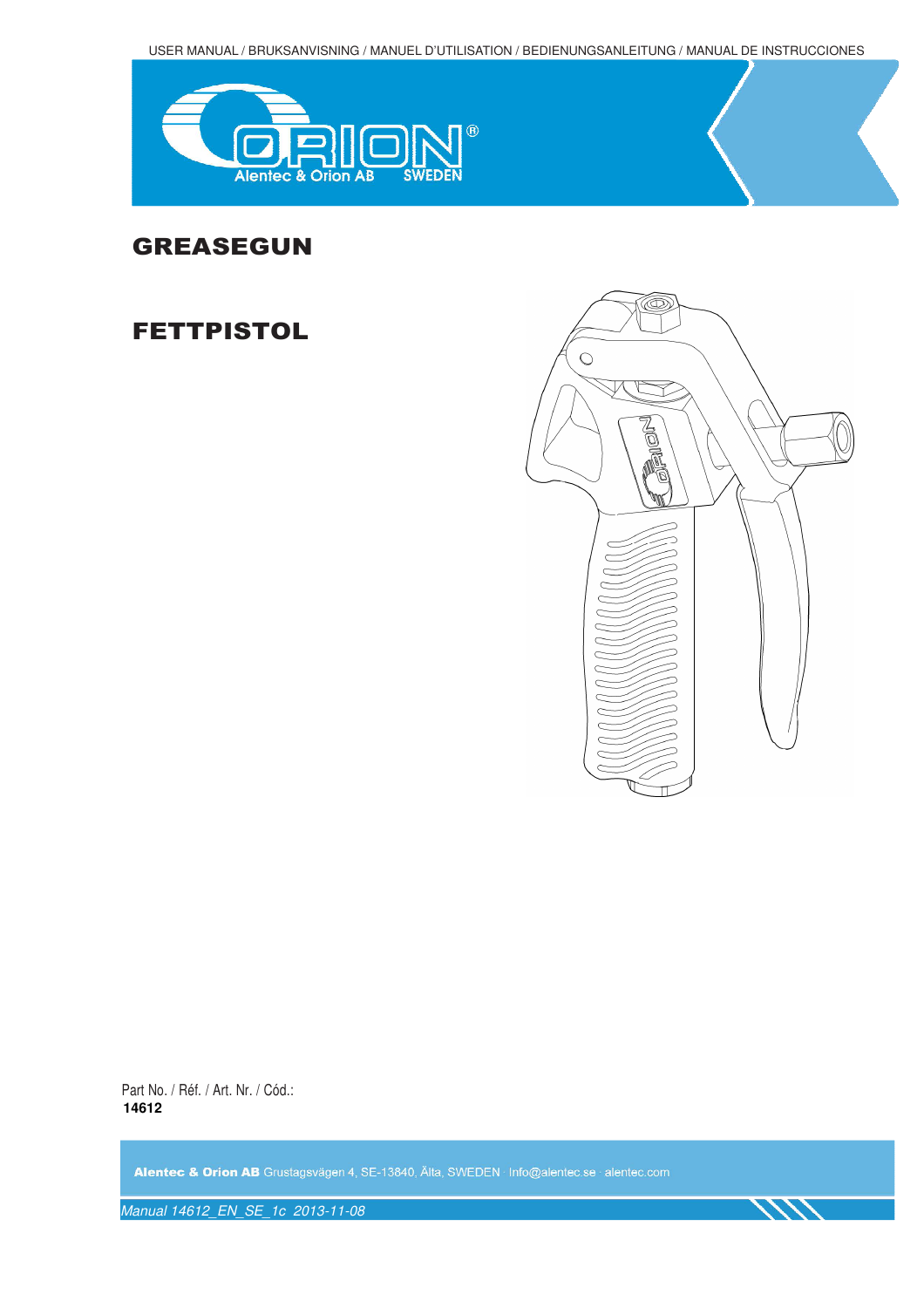## **IMPORTANT: Please read this manual carefully before installation or use and before any service work is carried out.**

### **VIKTIGT: Läs denna bruksanvisning noga före installation eller användning samt innan något servicearbete påbörjas.**

## **(GB) DESCRIPTION.**

Grease gun for use with all types of greases. The gun is connected by a hose or a hose reel to a high-pressure grease line. The gun includes an outlet tube and 4-jaw hydraulic connector. Max. working pressure 50 MPa (500 bar).

### **(S) BESKRIVNING.**

Fettpistol för användning med alla typer av fett. Fettpistolen kopplas via slang eller slangupprullare direkt till ett fettsystem. Pistolen inkluderar utloppsrör med hydraulisk koppling. Max. arbetstryck 50 MPa (500 bar).

## **(GB) INSTALLATION AND OPERATION.**

Connect the hose to the inlet of the gun and tight it well. The use of a swivel between the hose and the gun is recommended (Straight 18070 or Z-swivel 18071).

To begin to use the grease gun, connect the air to the pump and maintain the trigger of the gun pressed until grease appears in the outlet.

# **(S) INSTALLATION OCH ANVÄNDNING.**

Anslut slangen vid pistolens inlopp och dra åt ordentligt. Användandet av svivel mellan slangen och pistolen är rekommenderat (Rak svivel 18070 eller Z-svivel 18071).

För att börja använda fettpistolen, anslut tryckluften till fettpumpen och håll fettpistolens avtryckare intryckt tills fett kommer ut ur utloppet.

# **(GB) TROUBLESHOOTING.**

| Symptom                                       | <b>Possible reasons</b>                                                                 | <b>Solution</b>                                                                                                   |
|-----------------------------------------------|-----------------------------------------------------------------------------------------|-------------------------------------------------------------------------------------------------------------------|
| Grease<br>comes<br>out<br>pulling the trigger | valve                                                                                   | without Dirt in the valve or damaged parts in the Disassemble and clean the valve, replace in case of<br>I damage |
|                                               | There comes no grease when The valve does not open because of bad Adjust the screw (15) |                                                                                                                   |
| the trigger is pulled                         | adiusted screw (15)                                                                     |                                                                                                                   |

#### **(S) FELSÖKNING.**

| Symtom                                                          | Trolig orsak                                                                         | <b>Atgärd</b>                                                                                             |
|-----------------------------------------------------------------|--------------------------------------------------------------------------------------|-----------------------------------------------------------------------------------------------------------|
| Det kommer ut fett utan att man<br>trycker på avtryckaren       |                                                                                      | Smuts i ventilen eller delar skadade i ventilen Montera isär och gör rent ventilen, byt ut defekta delar. |
| Det kommer inte ut något fett<br>när man trycker på avtryckaren | Ventilen öppnar inte på grund av att<br>justeringsskruven (15) är felaktigt inställd | Justera skruven (15)                                                                                      |

#### **(GB) SERVICE.**

**ATTENTION: Before starting any kind of maintenance or repairing of the grease gun, disconnect the compressed air supply to the pump.** 

- 1. Remove the pin (14) that holds the trigger (17), slide aside the trigger and unscrew the outlet adapter (8). Remove the opening shaft (12). Unscrew and remove the inlet adaptor (1) and take out the valve assembly (3-13). **NOTE!** The parts are sealed and tighten by locking fluid and can be quit hard to reassembly.
- 2. Fasten this assembly in a vice by the upper valve body (9) and unscrew the lower valve body (3). **ATTENTION:** In order to avoid the inside parts to fall out, separate the two parts carefully. Investigate for dirt and foreign matter in the valve seat (5-7). Clean carefully inside parts and replace if damaged.
- 3. When assembling, mount the chamfered side of the seat (7) against the ball (6). Seal the connection between the upper (9) and lower valve body (3) and between the valve assembly (3) and the adaptor (1).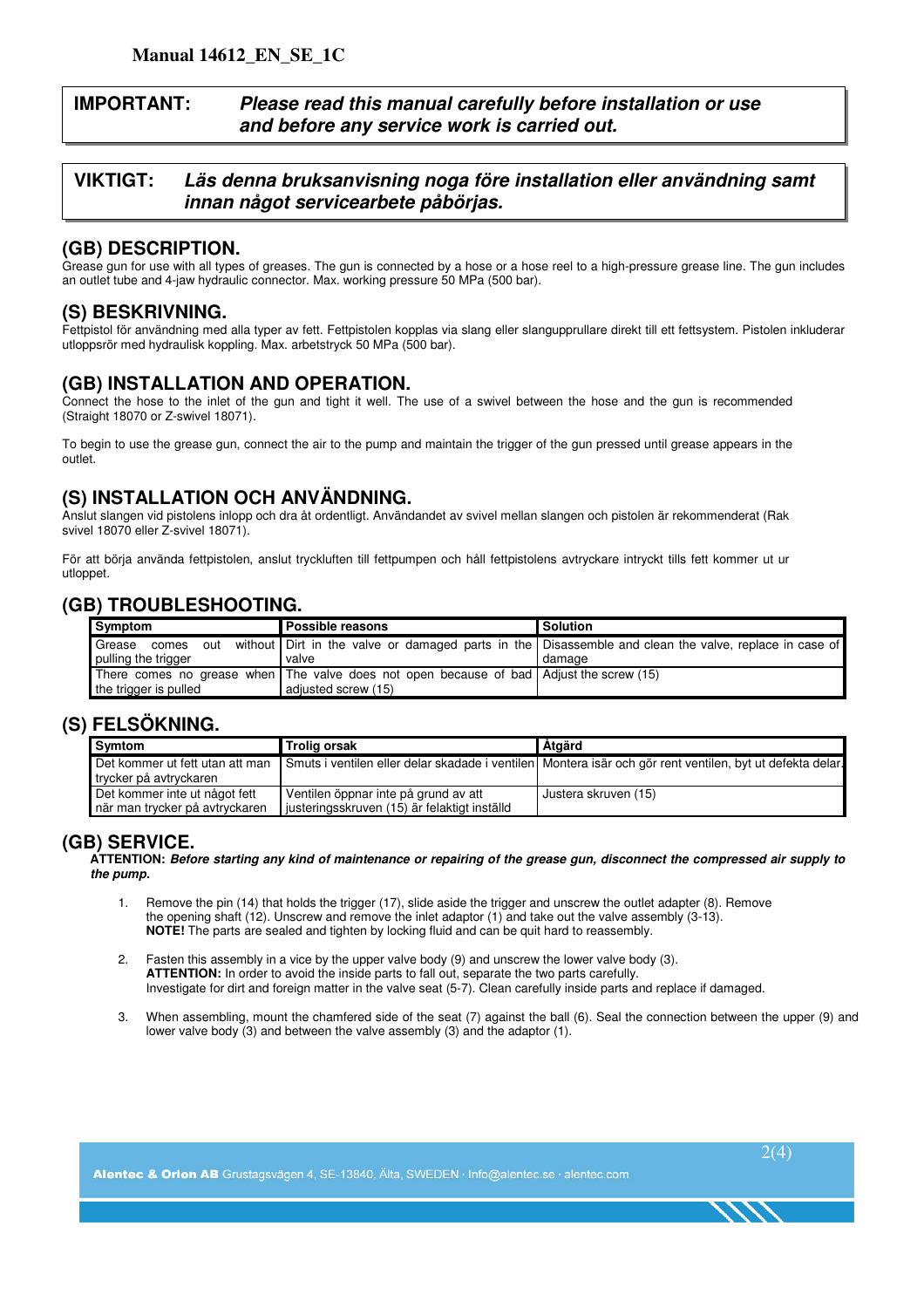#### **Manual 14612\_EN\_SE\_1C**

#### **(S) REPARATION.**

- **OBS: Koppla alltid ifrån tryckluften från pumpen innan någon typ av underhåll eller reparation på fettpistolen påbörjas.**
	- 1. Slå ur låspinnen (14) som håller avtryckaren (17). För den åt sidan och ta ur axeln (12). Skruva loss utloppsröret (8) samt demontera adaptern (1) och ta ur ventilsatsen (3-13).
		- Delarna är avtätade och fastsatta med låsvätska så de kan sitta hårt.
	- 2. Sätt fast satsen i ett skruvstäd genom att fästa den i den övre ventilkroppen (9) och skruva sedan loss den nedre ventilkroppen (3).

**OBS:** Tag isär dessa två delar försiktigt så att de inre delarna inte faller ur. Kontrollera om det finns smuts eller föroreningar i ventilen (5-7). Gör sedan ordentligt rent och byt ut slitna detaljer.

3. Vid återmontering, montera den fasade delen av ventilsätet (7) mot kulan (6). Använd gänglåsning, medelstark, mellan alla gängförband för att få en säker och tät ventil **(GB) PARTS/ (S) DELAR**



 **\*\*) Not showed at picture. See Main Catalogue. \*\*) Visas ej på bild. Se huvudkatalog.** 

**\*) Included in kit pos 18 \*) Inkluderade i sats pos 18**